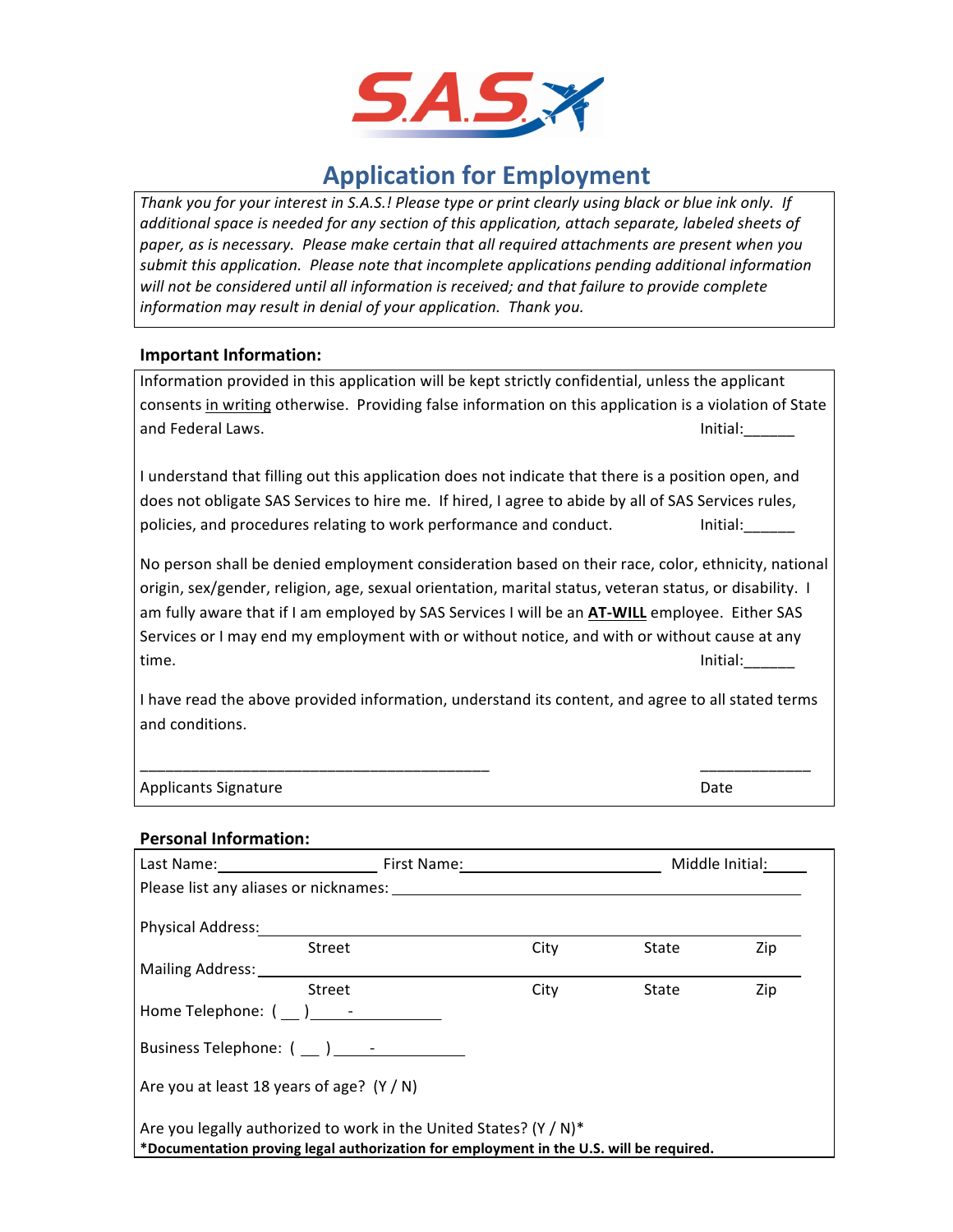# **Applicant Acknowledgement of Company Drug Testing**

As a condition of employment with SAS Services, I understand that, in accordance with FAA Anti-Drug Testing Program and SAS Services Company Policy, I may be required to take a pre-employment drug test. SAS Services must receive a negative result from this testing prior to the completion of the employment process.

The Anti-Drug Program requires urine and/or saliva testing for the following five specific drugs- marijuana, cocaine, opiates, amphetamines, and PCP. If hired, I further understand that I will be part of SAS Services' ongoing Drug/Alcohol Abuse testing program which includes random, reasonable suspicion, post accident, return-to-duty, and follow-up testing.

If I either refuse to cooperate with the mandatory drug/alcohol testing program as implemented by SAS Services, or if I have a verified positive drug test reported to SAS Services after the careful review of the Medical Review Officer, I understand that I will no longer be considered for employment.

\_\_\_\_\_\_\_\_\_\_\_\_\_\_\_\_\_\_\_\_\_\_\_\_\_\_\_\_\_\_\_\_\_\_\_\_\_\_\_ \_\_\_\_\_\_\_\_\_\_\_\_\_\_

| <b>Printed Applicant Name</b> | Date |
|-------------------------------|------|
|                               |      |

\_\_\_\_\_\_\_\_\_\_\_\_\_\_\_\_\_\_\_\_\_\_\_\_\_\_\_\_\_\_\_\_\_\_\_\_\_\_\_

Applicant Signature

# **Employment Desired**

| Please place an "X" or circle the appropriate answer:                                           |  |  |  |  |
|-------------------------------------------------------------------------------------------------|--|--|--|--|
| Position: Full Time______ Part Time_____                                                        |  |  |  |  |
| Day Shift (5am-1pm): ______ Mid-Shift (11am-8pm): ____<br>Late Shift $(4pm-2am)$ : ____         |  |  |  |  |
| Can you work overtime? (Yes / No) Weekends? (Y / N) Holidays? (Y / N)                           |  |  |  |  |
|                                                                                                 |  |  |  |  |
| How did you find out about this position?                                                       |  |  |  |  |
| Newspaper _____ TV_____ Radio_____ Magazine_____ Referral____                                   |  |  |  |  |
|                                                                                                 |  |  |  |  |
| Are you currently employed? $(Y/N)$ May we contact your present employer? $(Y/N)$               |  |  |  |  |
| Please answer Yes or No to the following:                                                       |  |  |  |  |
| Have you ever been employed by S.A.S Services in the past?                                      |  |  |  |  |
| Have you ever applied for employment with S.A.S Services?                                       |  |  |  |  |
| If hired, can you provide proof of citizenship or the legal right to work in the United States? |  |  |  |  |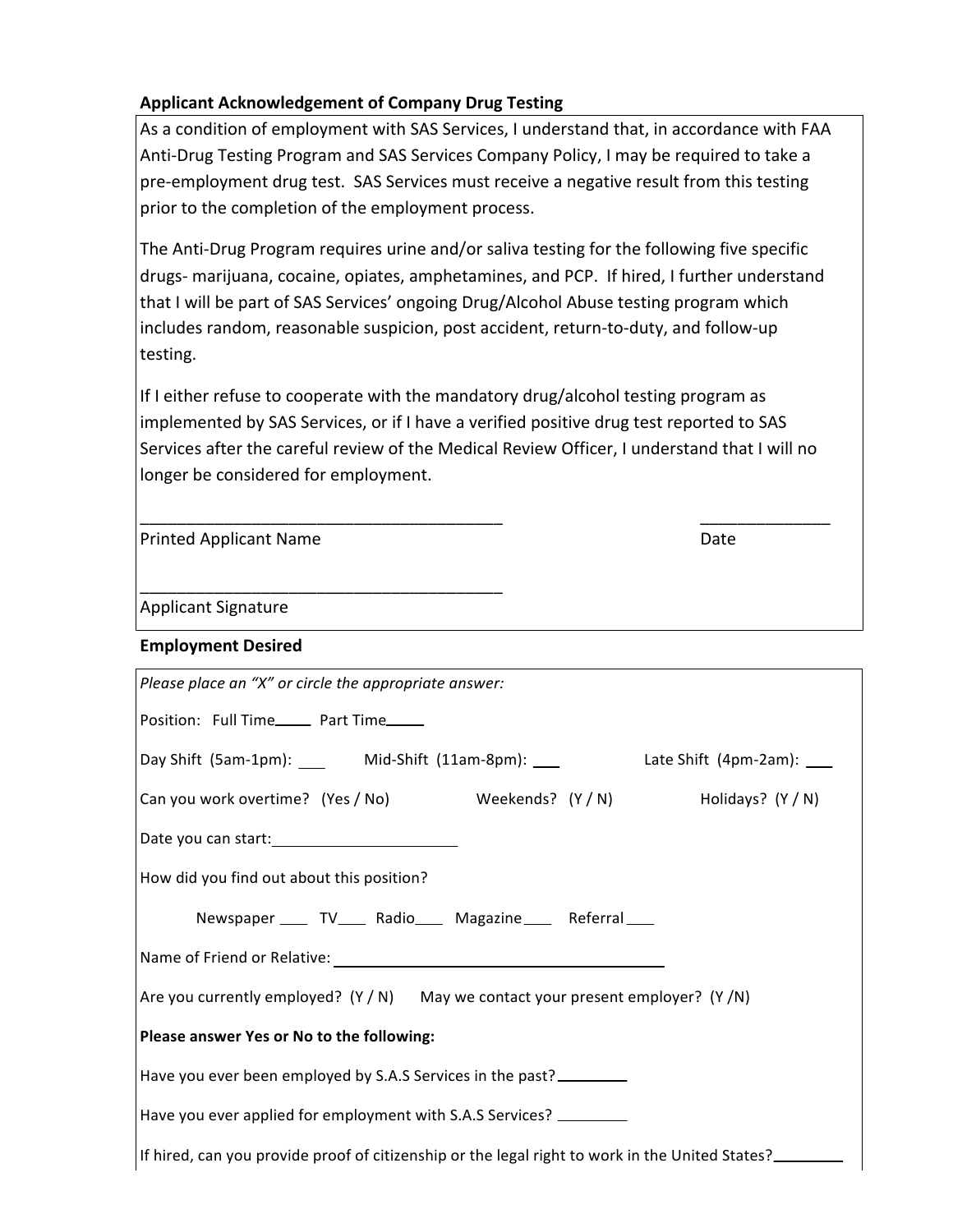# **Performance of Job Functions:**

Note: We comply with the ADA and consider reasonable accommodation measures that may be necessary for eligible applicants/employees to perform essential functions. Hire is subject to passing a medical examination. Most of our jobs require long periods of standing, computer entry, and lifting of objects. (0-50 lbs)

Are you able to perform the essential job functions of the job for which you are applying?

# **Criminal Convictions:**

| Have you ever been convicted of a felony or serious misdemeanor?                                                                                                                                                                                                                                                    |  |  |
|---------------------------------------------------------------------------------------------------------------------------------------------------------------------------------------------------------------------------------------------------------------------------------------------------------------------|--|--|
| If the answer is yes, please provide the following information:                                                                                                                                                                                                                                                     |  |  |
| Date of incident:                                                                                                                                                                                                                                                                                                   |  |  |
| Location of incident:                                                                                                                                                                                                                                                                                               |  |  |
| Charge:                                                                                                                                                                                                                                                                                                             |  |  |
| Court:                                                                                                                                                                                                                                                                                                              |  |  |
| Final Disposition:                                                                                                                                                                                                                                                                                                  |  |  |
| (Note: No applicant will be denied employment solely on the grounds of previous conviction of a criminal offense. The<br>nature of the offense, date of the offense, and surrounding circumstances as well as the relevance of the offense to the<br>position(s) applied for will all be taken into consideration.) |  |  |

# **Education and Training:**

| School:                | <b>Name and Address</b> |  | Did you graduate? Yrs in Attendance |  |
|------------------------|-------------------------|--|-------------------------------------|--|
| <b>High School</b>     |                         |  |                                     |  |
| College/Univ.          |                         |  |                                     |  |
| <b>Vocational:</b>     |                         |  |                                     |  |
| <b>Other Training:</b> |                         |  |                                     |  |

Do you speak, read, write, or understand any languages other than English? If yes, please list:

Do you have any other experience, training, qualifications, or skills which you feel make you especially qualified to work at S.A.S. Services? If so, please explain:

Are you a U.S. veteran?  $(Y/N)$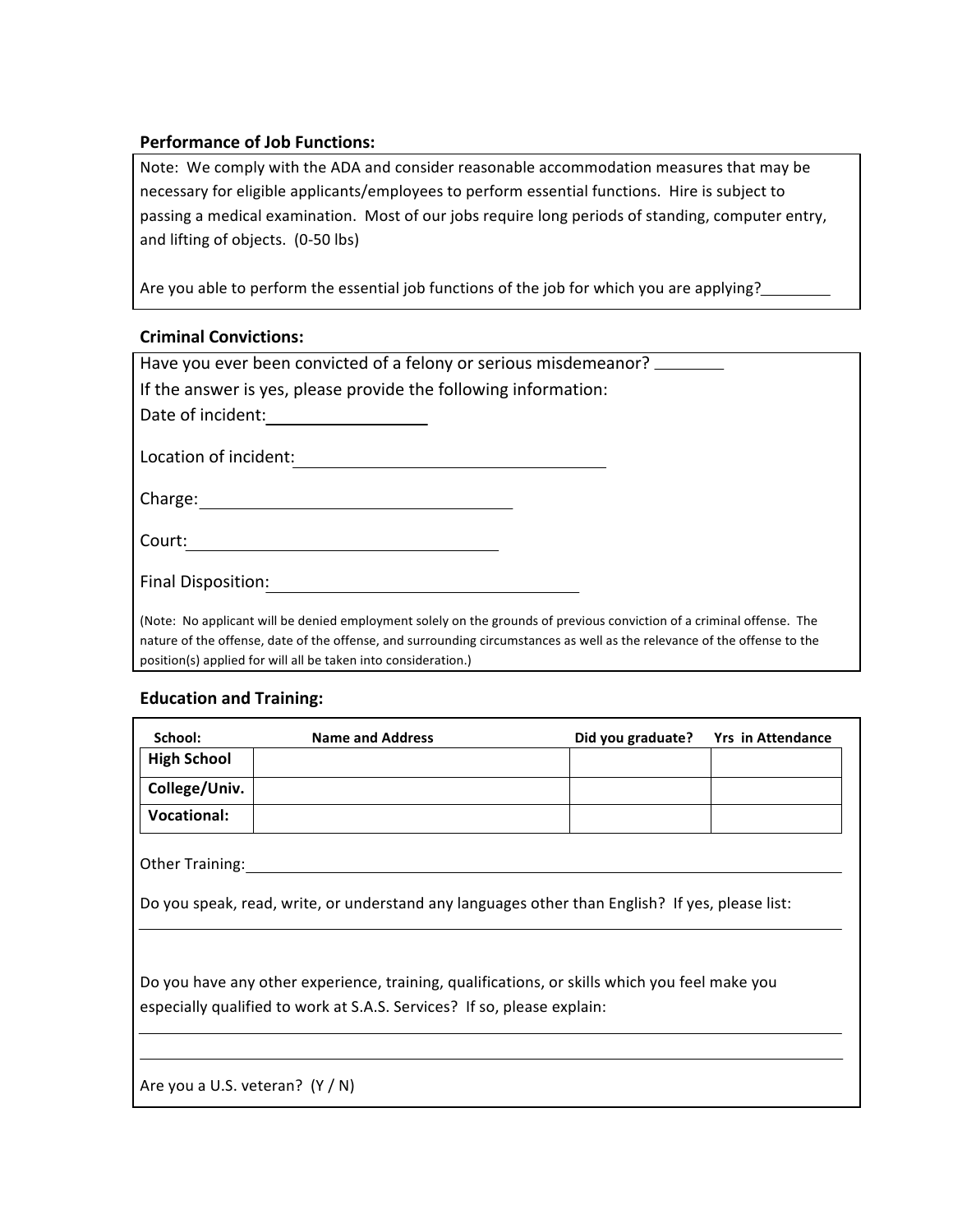#### **References:**

| List below two persons not related to you who have knowledge of your work performance within |                                         |  |  |  |
|----------------------------------------------------------------------------------------------|-----------------------------------------|--|--|--|
| the last three years.                                                                        |                                         |  |  |  |
| 1.                                                                                           | Name:                                   |  |  |  |
|                                                                                              |                                         |  |  |  |
|                                                                                              |                                         |  |  |  |
|                                                                                              | Telephone Number: $(\_)$ - - 2000       |  |  |  |
|                                                                                              | Years Acquainted: _________             |  |  |  |
| 2.                                                                                           |                                         |  |  |  |
|                                                                                              |                                         |  |  |  |
|                                                                                              |                                         |  |  |  |
|                                                                                              | Telephone Number: ( __ ) ______________ |  |  |  |
|                                                                                              | Years Acquainted:                       |  |  |  |

#### **Employment History:**

Please list all present and past employment, school, and periods of unemployment activity for the past 10 years, in descending order, starting with the most recent activity. There cannot be any gaps. You must complete this section even if attaching a resume. If you need more time to accurately fill in ALL activity for the past 10 years, PLEASE take this application home and come back when it is completely filled out. This will speed up the mandatory FAA Pre-hire background check.

| From:                                               | To: | Name of Employer/School | May we contact?                                            | Supervisor's Name: |
|-----------------------------------------------------|-----|-------------------------|------------------------------------------------------------|--------------------|
| Position:                                           |     |                         | Salary Range: Start-<br><u>[</u> [16] Salary Range: Start- | End-               |
| Phone:                                              |     | Responsibilities:       |                                                            |                    |
| Address: (please include City, State, Country, ZIP) |     |                         |                                                            |                    |
|                                                     |     |                         |                                                            |                    |
| Reason for Leaving:                                 |     |                         |                                                            |                    |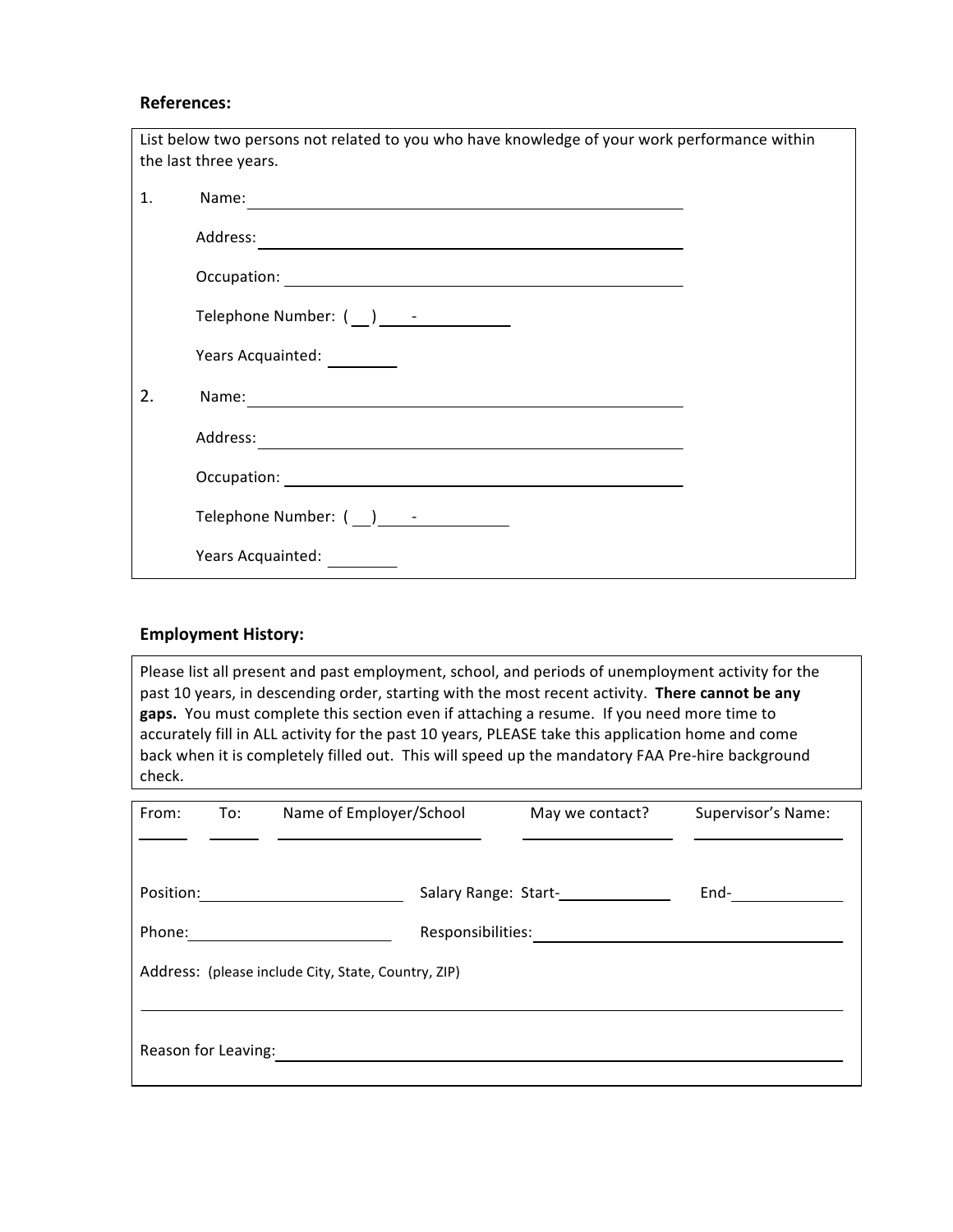| From:                                                                                                                                                                                                                         | To: | Name of Employer/School                                                                                                                                                                                                        | May we contact? | Supervisor's Name:      |
|-------------------------------------------------------------------------------------------------------------------------------------------------------------------------------------------------------------------------------|-----|--------------------------------------------------------------------------------------------------------------------------------------------------------------------------------------------------------------------------------|-----------------|-------------------------|
|                                                                                                                                                                                                                               |     | Position: ____________________________                                                                                                                                                                                         |                 | $End$ - $\qquad \qquad$ |
|                                                                                                                                                                                                                               |     | Phone: 2008 2010 2010 2021 2022 2023 2024 2022 2022 2023 2024 2022 2023 2024 2022 2023 2024 2025 2026 2027 20                                                                                                                  |                 |                         |
|                                                                                                                                                                                                                               |     | Address: (please include City, State, Country, ZIP)<br><u> 1989 - John Stone, amerikansk politiker (* 1989)</u>                                                                                                                |                 |                         |
|                                                                                                                                                                                                                               |     | Reason for Leaving: example and a series of the series of the series of the series of the series of the series of the series of the series of the series of the series of the series of the series of the series of the series |                 |                         |
|                                                                                                                                                                                                                               |     | From: To: Name of Employer/School May we contact?<br><u> 1989 - Johann Barnett, fransk politiker (</u>                                                                                                                         |                 | Supervisor's Name:      |
|                                                                                                                                                                                                                               |     |                                                                                                                                                                                                                                |                 | $End-$                  |
|                                                                                                                                                                                                                               |     |                                                                                                                                                                                                                                |                 |                         |
|                                                                                                                                                                                                                               |     | Address: (please include City, State, Country, ZIP)                                                                                                                                                                            |                 |                         |
| Reason for Leaving: example and a series of the series of the series of the series of the series of the series                                                                                                                |     |                                                                                                                                                                                                                                |                 |                         |
| From:                                                                                                                                                                                                                         | To: | Name of Employer/School                                                                                                                                                                                                        | May we contact? | Supervisor's Name:      |
| Position:                                                                                                                                                                                                                     |     | Salary Range: Start-                                                                                                                                                                                                           |                 | End-                    |
|                                                                                                                                                                                                                               |     |                                                                                                                                                                                                                                |                 |                         |
| Address: (please include City, State, Country, ZIP)                                                                                                                                                                           |     |                                                                                                                                                                                                                                |                 |                         |
| Reason for Leaving: 1999. The Contract of the Contract of the Contract of the Contract of the Contract of the Contract of the Contract of the Contract of the Contract of the Contract of the Contract of the Contract of the |     |                                                                                                                                                                                                                                |                 |                         |

Please add additional sheets as necessary to ensure all of the past 10 years are covered.